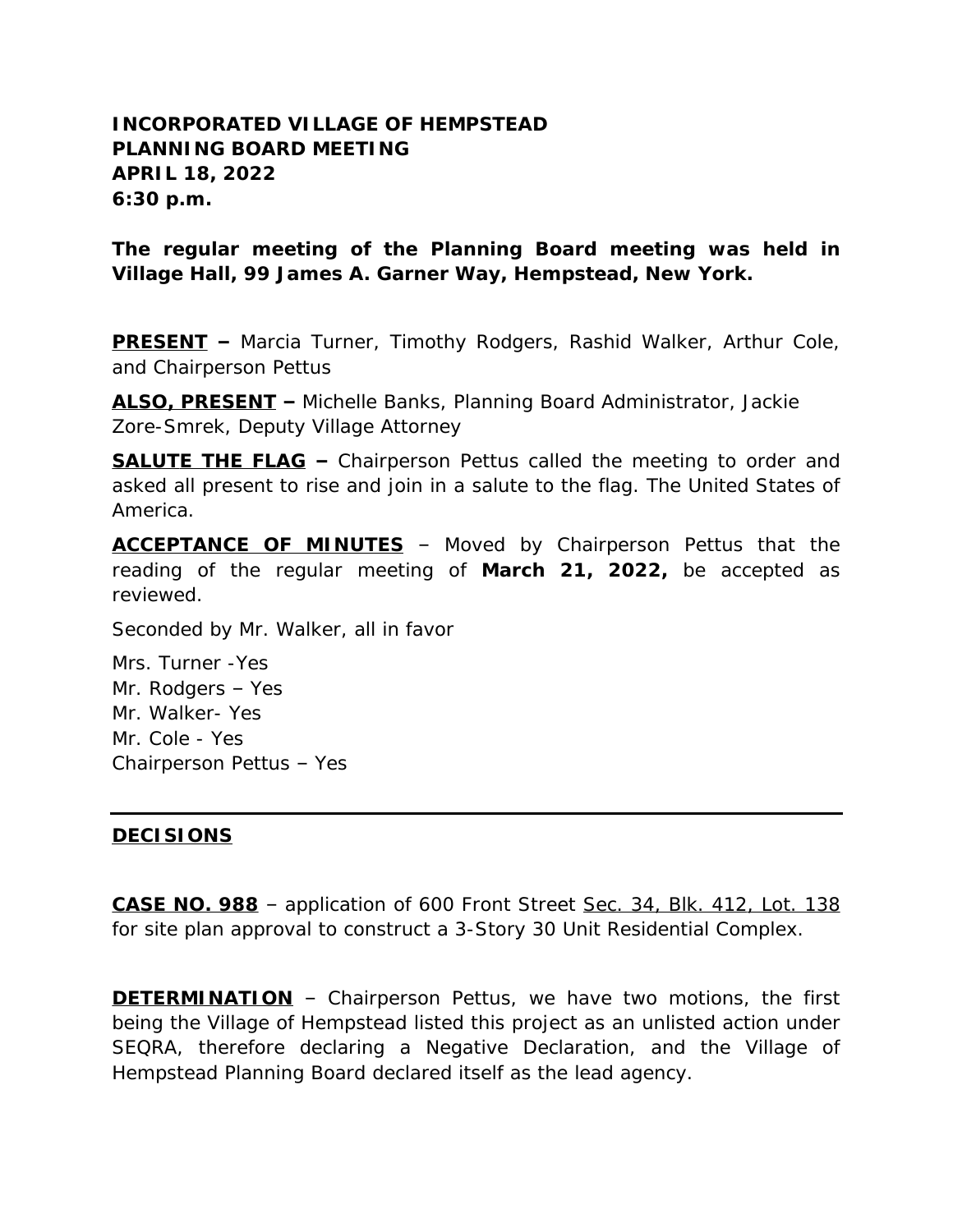Seconded by Mr. Cole, all in favor Mrs. Turner – Yes Mr. Rodgers – Yes Mr. Cole - Yes Mr. Walker – Yes Chairperson Pettus - Yes

Moved by Chairperson Pettus that approval is hereby granted to **Case No. 988** application for site plan approval to construct a 30 Unit Residential Complex on-premises located at 600 Front Street Sec. 34, Blk, 412, Lot. 007 Hempstead, New York 11550, be approved **with conditions**

- 1. Applicant/owner must apply and obtain letters of sewer and water availability from the Village prior to obtaining building permits;
- 2. Applicant/owner must agree and adhere to any and all conditions recommended or required for water and sewer availability;
- 3. Applicant/owner must obtain and submit at approval from Nassau County pursuant to Section 239-M of the New York State General Municipal Law before building permits are issued;
- 4. Applicant/owner is to obtain approval from the New York State Department of Transportation regarding traffic and parking recommendations;

Seconded by Mr. Rodgers, all in favor

Mrs. Turner – Yes Mr. Rodgers – Yes Mr. Cole - Yes Mr. Walker – Yes Chairperson Pettus - Yes

**CASE NO. 1028** – application of 250 Fulton Ave Sec. 34, Blk. 339, Lot. 102, for site plan approval of Bendik & Nanos Attorney at Law.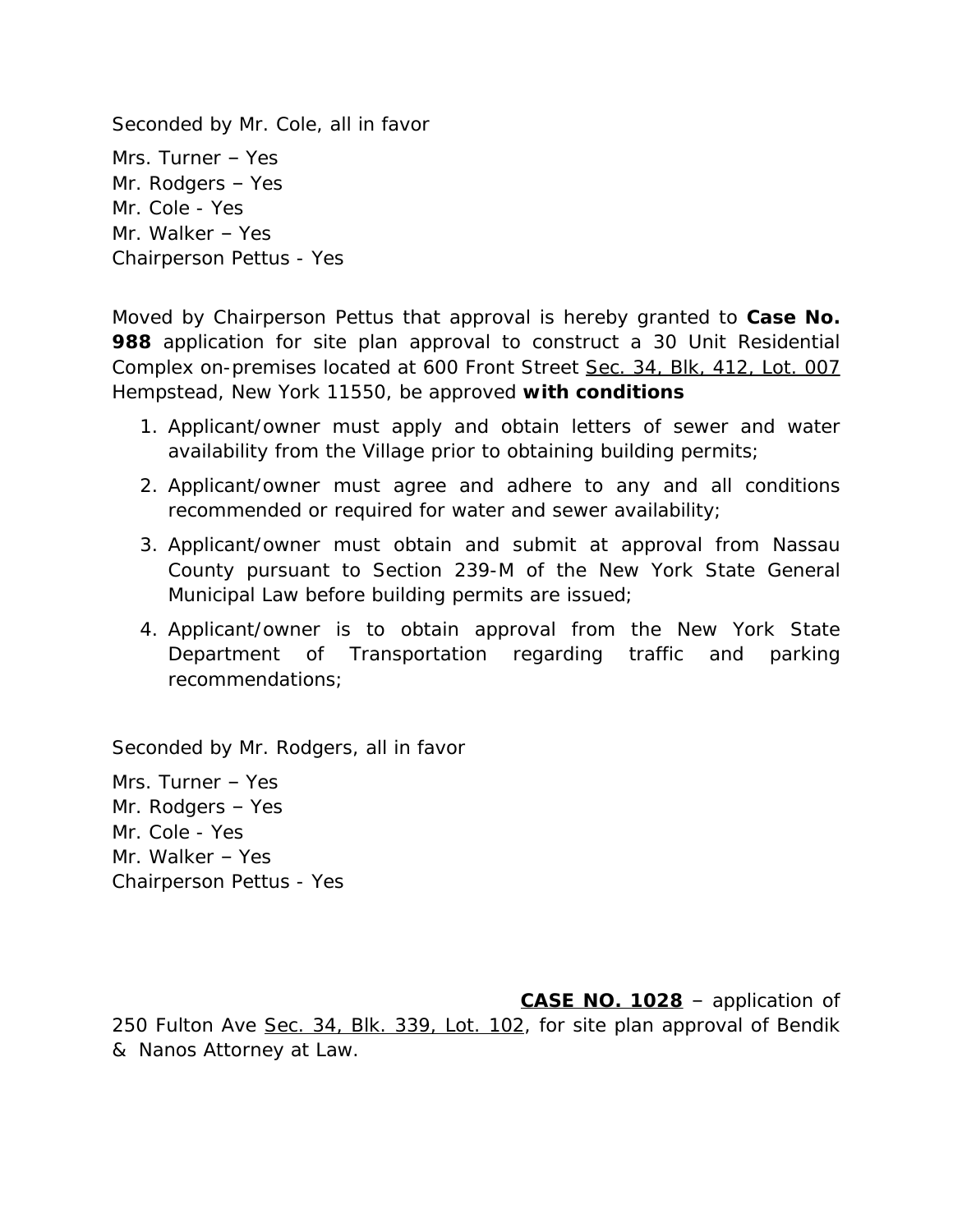**DETERMINATION** – Moved by Mr. Cole that **Case No. 1028** application for site plan approval of Bendik & Nanos Attorney at Law on-premises located at 250 Fulton Ave Sec. 34, Blk. 339, Lots. 102, 103, 315, 332, Hempstead, New York, 11550 be approved.

Seconded by Mrs. Turner, all in favor.

Mrs. Turner - Yes Mr. Rodgers – Yes Mr. Cole - Yes Mr. Walker - Yes Chairperson Pettus – Yes

**CASE NO. 1029 -** application of 433 Clinton Street Sec. 34, Blk. 183, Lot. 193, for site plan approval of El Rancho Alegre.

**DETERMINATION -** Moved by Mr. Cole that **Case No. 1029** application for site plan approval of El Rancho Alegre on-premises located at 433 Clinton Street, 11550 be approved.

Seconded by Mr. Cole, all in favor

Mrs. Turner - Yes Mr. Rodgers - Yes Mr. Cole – Yes Mr. Walker – Yes Chairperson Pettus – Yes

**CASE NO. 1033** - application of 360 Fulton Avenue Sec. 34, Blk. 342, Lot. 270, for site plan approval of Fulton Ave Pharmacy.

**DETERMINATION** – Moved by Chairperson Pettus that **Case No. 1033** application for site plan approval of Fulton Ave Pharmacy Sec. 34, Blk. 342,